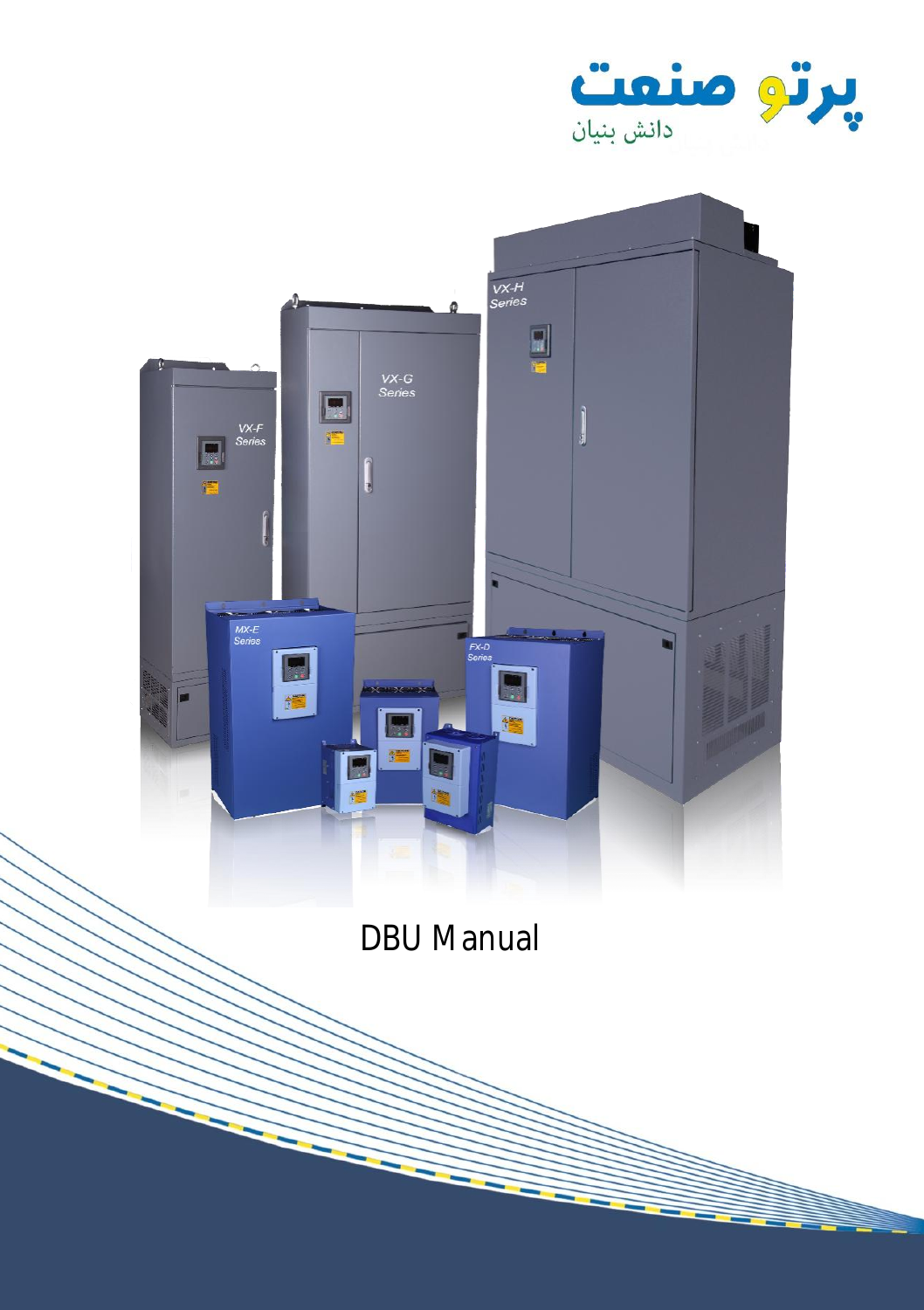#### **1.The connection of brake unit and inverter (380VAC)**



Figure 1.The connection of brake unit and inverter (380VAC).

#### **Notice:**

- 1. The Length of the line between inverter and brake unit should be less than 5m.
- 2. The length of the line between brake resistor and brake unit should be less than 10m.
- 3. DC+ and DC- are "+" and "-" terminal of bus line.
- 4. The continually brake time of brake unit can be 5 minutes. Thus the temper ture of external shell will be higher, so please do not touch by hand.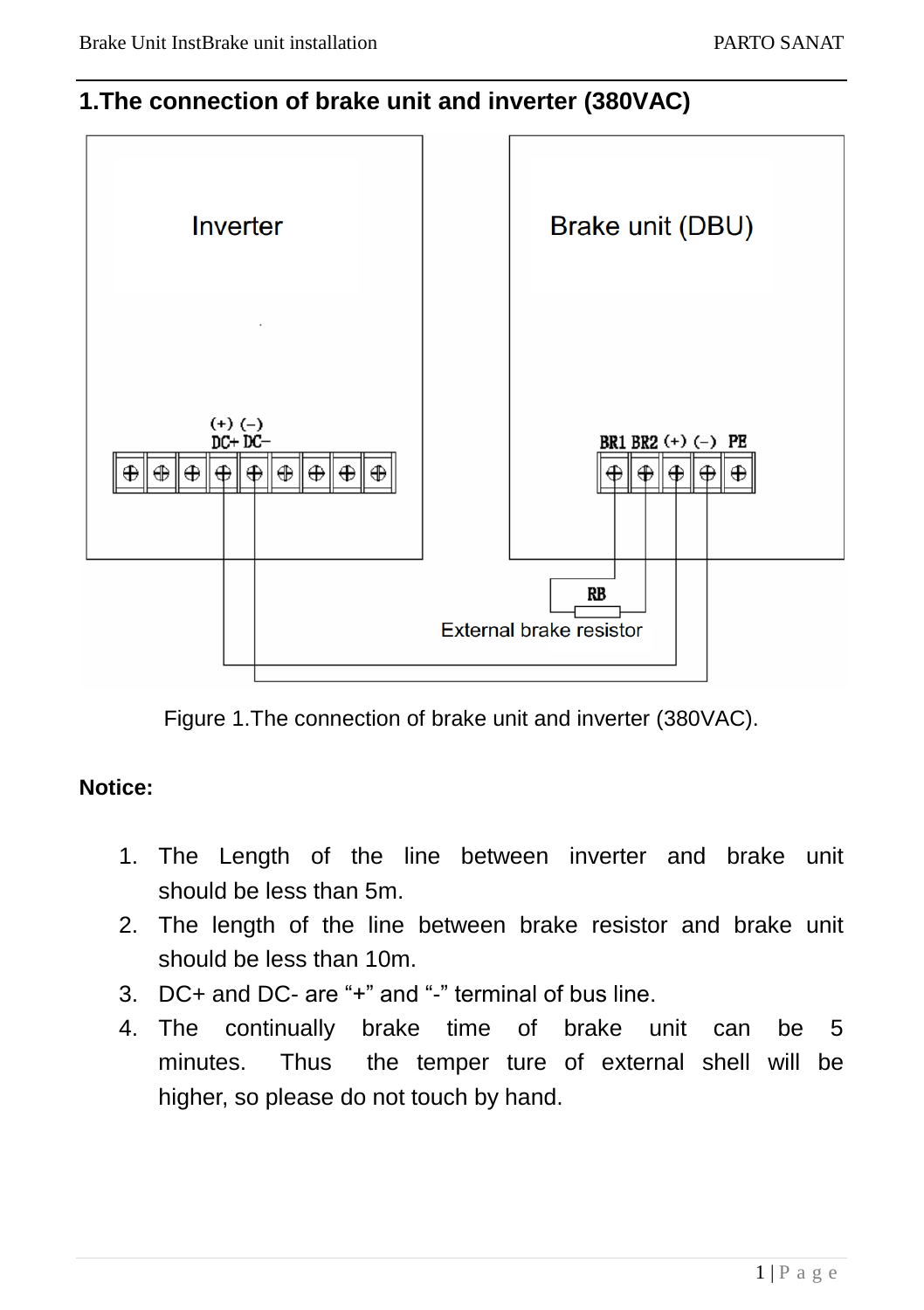# **2. The main circuit terminal of brake unit**

|  | $-1$ |  |  |  |
|--|------|--|--|--|
|--|------|--|--|--|

| Terminal Name            | Description                             |  |  |
|--------------------------|-----------------------------------------|--|--|
| BR1.BR2                  | External brake resistor terminal.       |  |  |
|                          | Positive terminal of inverter bus line. |  |  |
| $\overline{\phantom{a}}$ | Negative terminal of inverter bus line. |  |  |
| PF                       | Ground terminal                         |  |  |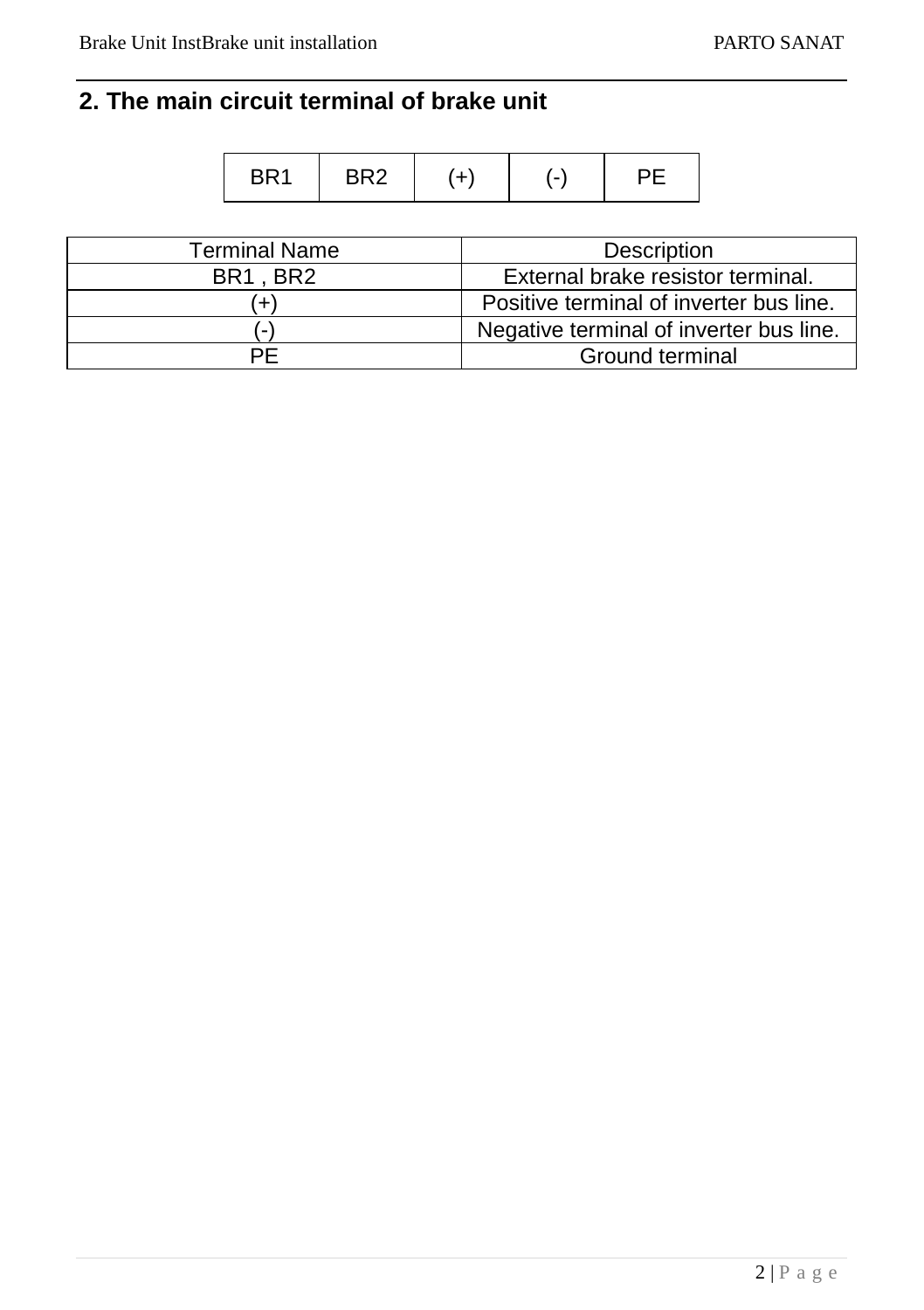## **3. The main control terminal of brake unit**

| <b>Rst</b> | I EFI | ΡI | COM   PO1 | $ $ PO2 |  | 'ROA   ROB   ROC |  |
|------------|-------|----|-----------|---------|--|------------------|--|
|            |       |    |           |         |  |                  |  |

|                     | Terminal        | Description                                                     |  |  |  |
|---------------------|-----------------|-----------------------------------------------------------------|--|--|--|
|                     |                 | External reset terminal.                                        |  |  |  |
|                     | <b>RST</b>      | When some trouble with brake unit, can short connect this       |  |  |  |
|                     |                 | terminal and "COM" to reset.                                    |  |  |  |
|                     | EFI             | External fault input terminal.                                  |  |  |  |
|                     |                 | When fault, the brake unit will output fault signal.            |  |  |  |
|                     |                 | Parallel input terminal.                                        |  |  |  |
| Connection Terminal | PI              | When several brake units are parallel, can use this terminal to |  |  |  |
|                     |                 | moitor the operation status of other brake units.               |  |  |  |
|                     |                 |                                                                 |  |  |  |
|                     | <b>COM</b>      | The common terminal of RST, EFI and PI.                         |  |  |  |
|                     | PO <sub>1</sub> | Parallel output terminal.                                       |  |  |  |
|                     | PO <sub>2</sub> | Output signal.                                                  |  |  |  |
|                     | <b>ROA</b>      | Fault input terminal.                                           |  |  |  |
|                     | <b>ROB</b>      | When fault, the fault relay will output fault warning signal.   |  |  |  |
|                     | <b>ROC</b>      | ROA-ROB always close, ROA-ROC always open.                      |  |  |  |

When one brake unit, please refer to Figure 1. After finish connecting the inverter, brake unit and brake resistor, setting the voltage class and braking threshold, the brake unit will be started to operate.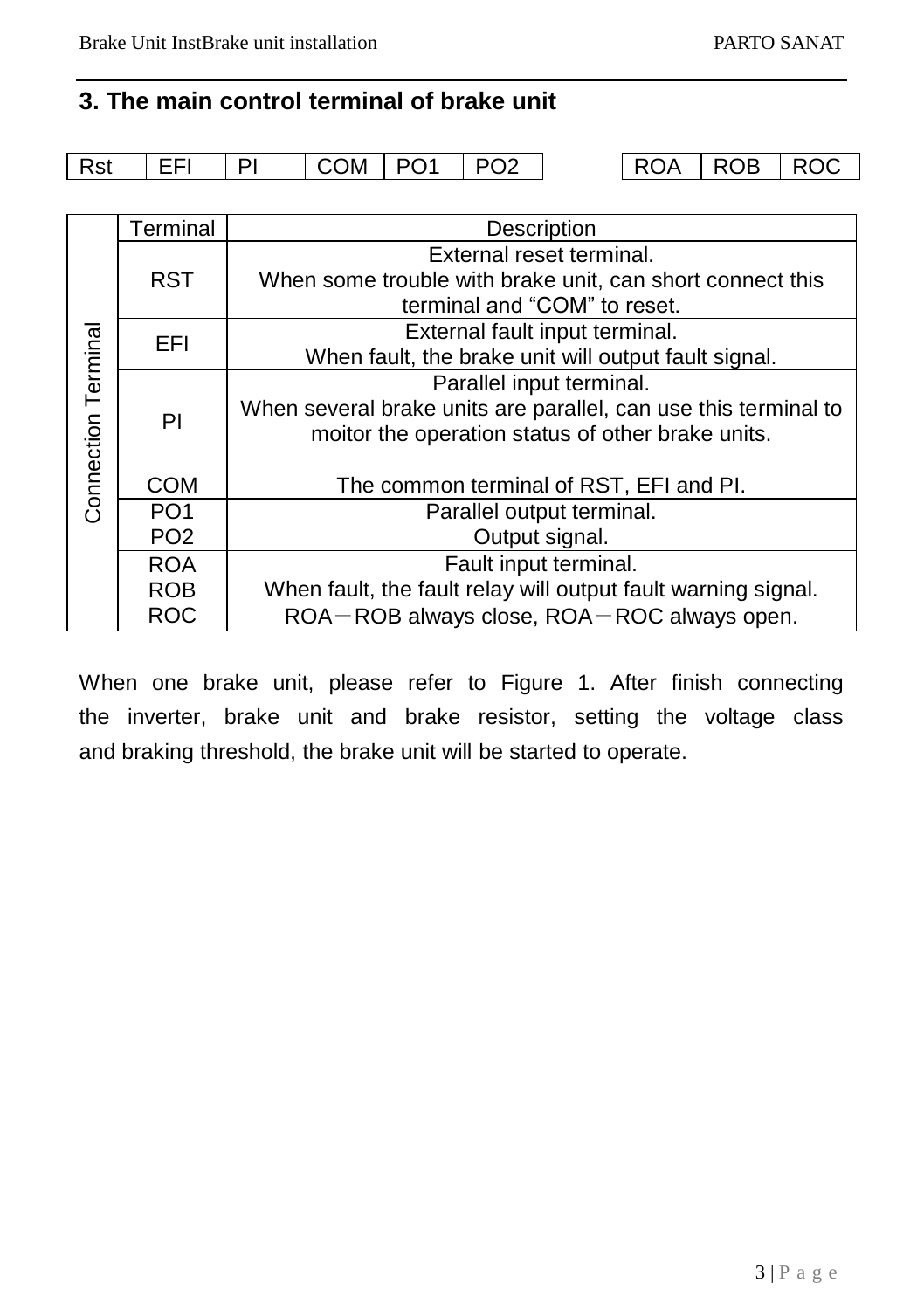#### **4. Voltage setting**

Different input voltage of inverter needs different voltage selection setting of brake unit. Please notice that when select voltage, the power has to be cut off.

The following is the relation of voltage selection setting and the start braking voltage:

Notice:

- 1. If the bus line voltage is higher than 20% of normal, please set the bigger brake volage.
- 2. The start brake voltage of inverter should be match with that of brake unit.

|                | S1 Selection                                         |                                                             |                            | 220V<br>380V              |                            | 690V                      |                            | 1140V                     |                            |                           |
|----------------|------------------------------------------------------|-------------------------------------------------------------|----------------------------|---------------------------|----------------------------|---------------------------|----------------------------|---------------------------|----------------------------|---------------------------|
| ġ              | 50% Braking rate                                     | 100% Braking<br>Rate                                        | Braking Start<br>Value (V) | Braking Stop<br>Value (V) | Braking Start<br>Value (V) | Braking Stop<br>Value (V) | Braking Start<br>Value (V) | Braking Stop<br>Value (V) | Braking Start<br>Value (V) | Braking Stop<br>Value (V) |
| 0              | 1<br>0<br>$\overline{2}$<br>3<br>1<br>4              | 1<br>$\Omega$<br>$\overline{2}$<br>3<br>$\overline{4}$<br>1 | 330                        | 320                       | 640                        | 620                       | 1080                       | 1060                      | 1950                       | 1920                      |
| 1              | 1<br>$\overline{0}$<br>$\overline{2}$<br>3<br>1<br>4 | 1<br>$\Omega$<br>$\overline{2}$<br>3<br>$\overline{4}$<br>1 | 350                        | 340                       | 660                        | 640                       | 1100                       | 1080                      | 2000                       | 1970                      |
| $\overline{2}$ | 1<br>0<br>$\overline{2}$<br>3<br>1<br>4              | 1<br>$\Omega$<br>$\overline{2}$<br>3<br>$\overline{4}$<br>1 | 370                        | 360                       | 680                        | 660                       | 1120                       | 1100                      | 2050                       | 2020                      |
| 3              | 1<br>0<br>$\overline{2}$<br>3<br>$\overline{4}$<br>1 | 1<br>$\Omega$<br>$\overline{2}$<br>3<br>$\overline{4}$<br>1 | 380                        | 370                       | 700                        | 680                       | 1140                       | 1120                      | 2100                       | 2070                      |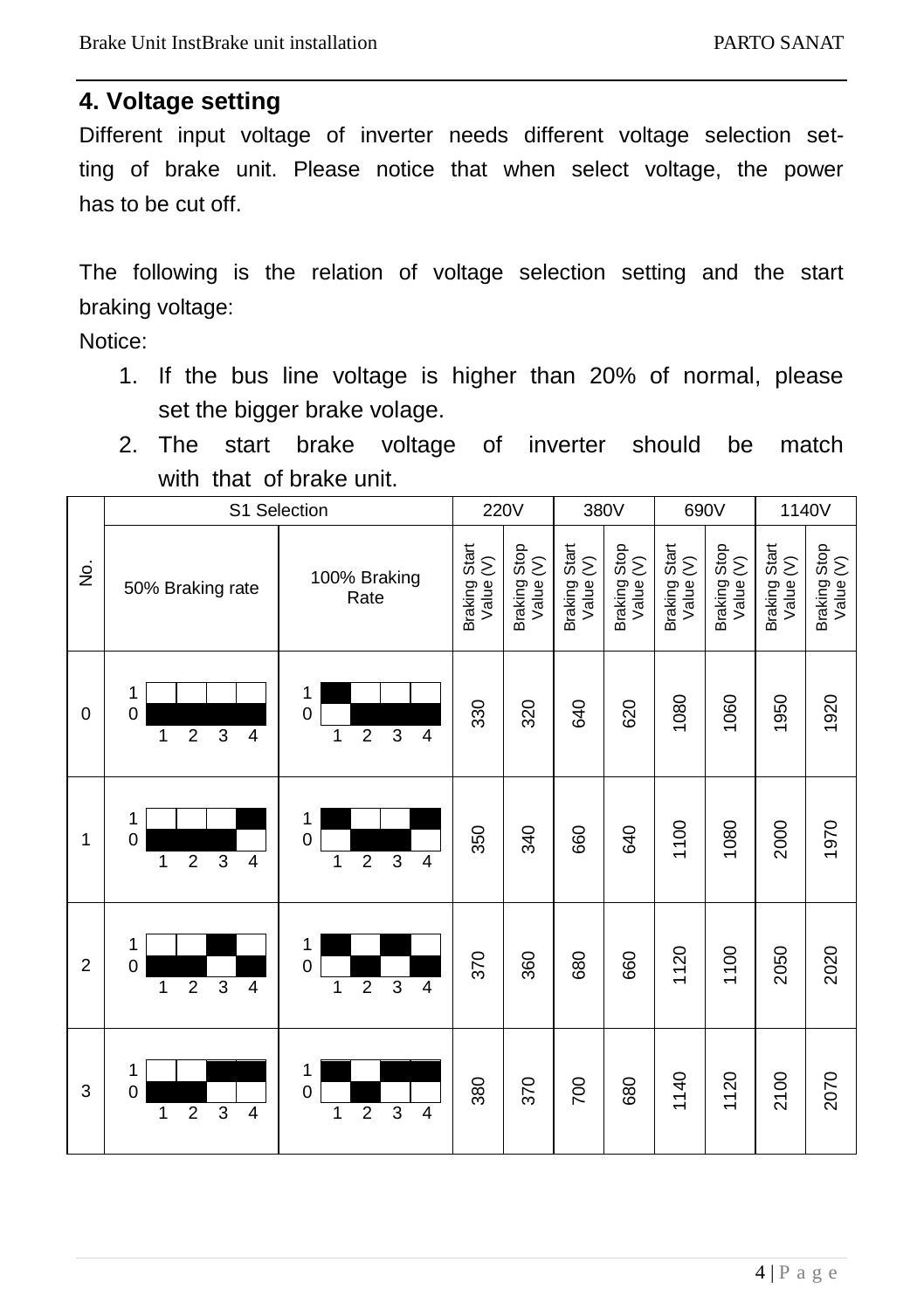

Figure 2. The relation of voltage selection setting and the start braking voltage.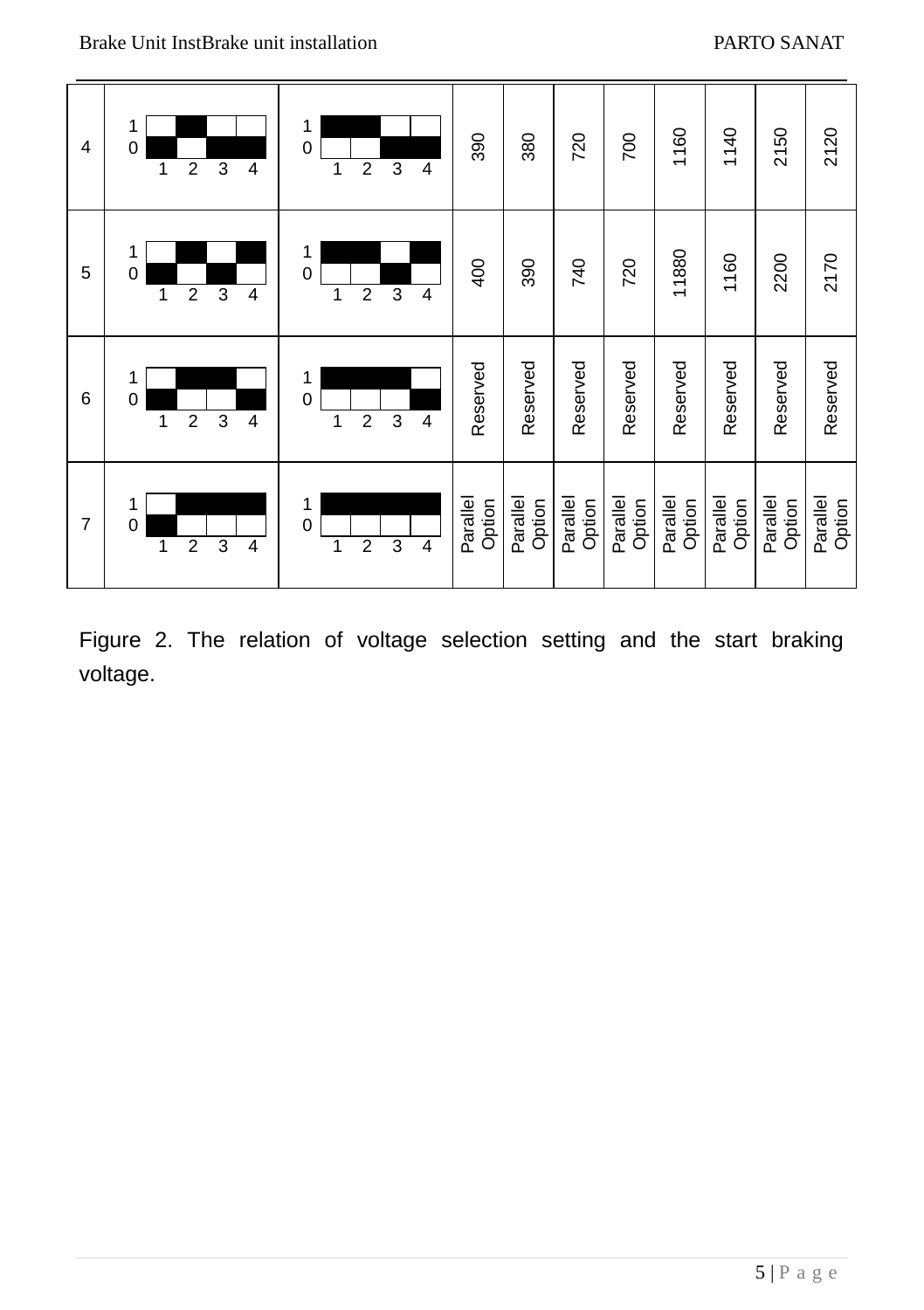### **5.Parallel operation**



Figure 3.Parallel connection of brake unit an inverter (380V).

#### **Control terminal wiring description:**

When parallel connect several brake unit, can set the first one to be host, others are slave. The parameters setting, please refer to the last item of Figure

#### **Notice:**

The braking rate of host and slave should to be consistent.

#### **Connection:**

Connect the output terminal PO1, PO2 of the first brake unit with the input terminal PI, COM of the second brake unit. The same with other brake unit.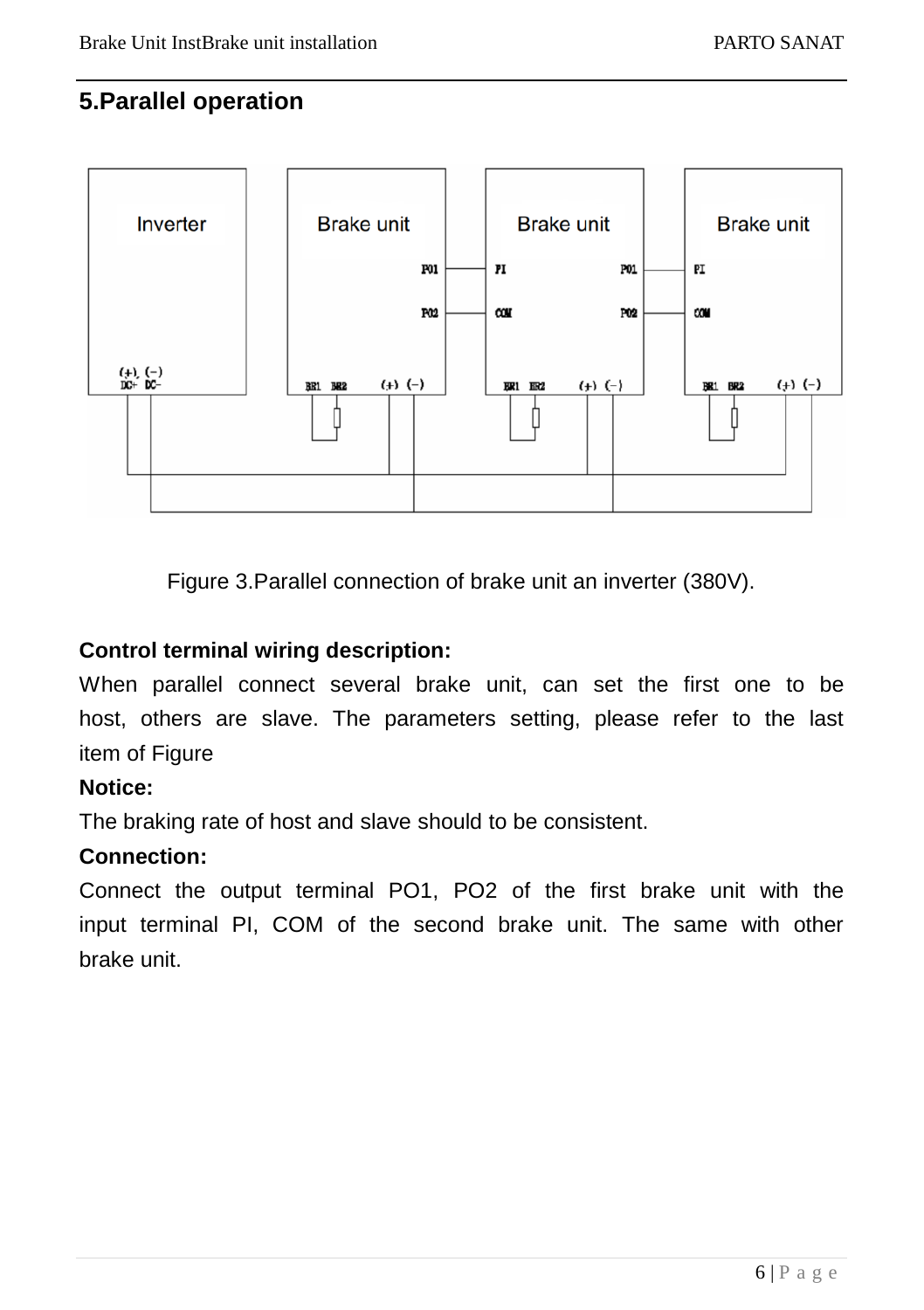# **6. Trouble shoot**

| No.            | Fault Type                                            | Reason                                                   | Solution                                           |  |
|----------------|-------------------------------------------------------|----------------------------------------------------------|----------------------------------------------------|--|
| 1              | Higher heating of<br>brake resistor when<br>braking   | Too small power of<br>brake resistor                     | Replace the bigger<br>power of brake resis-<br>tor |  |
|                |                                                       | Damage of IGBT                                           | Replace with the new<br>brake unit                 |  |
| $\overline{2}$ | Higher heating of<br>brakeresistor without<br>braking | Voltage setting of<br>brake unit is not cor-<br>rect     | Resetting                                          |  |
|                |                                                       | Fault with brake unit                                    | Replace with the new<br>brake unit                 |  |
| 3              |                                                       | Not so enough braking                                    | Check the brake con-<br>dition                     |  |
|                | Over-voltage with<br>inverter (OU)                    | Wrong wiring                                             | Check and modify                                   |  |
|                |                                                       | Voltage setting of<br>brake unit is not cor-<br>rect     | Resetting                                          |  |
|                |                                                       | Fault with brake unit                                    | Replace with the new<br>brake unit                 |  |
| 4              |                                                       | Valid of external fault<br>input                         | Check the operation<br>condition                   |  |
|                | Relay output fault<br>signal                          | Too high brake cur-<br>rent, too small brake<br>resistor | Select the bigger<br>brake resistor                |  |
|                |                                                       | Too long braking time                                    | Decrease the braking<br>frequency                  |  |
|                |                                                       | Fault with internal<br>power                             | Replace with the new<br>brake unit                 |  |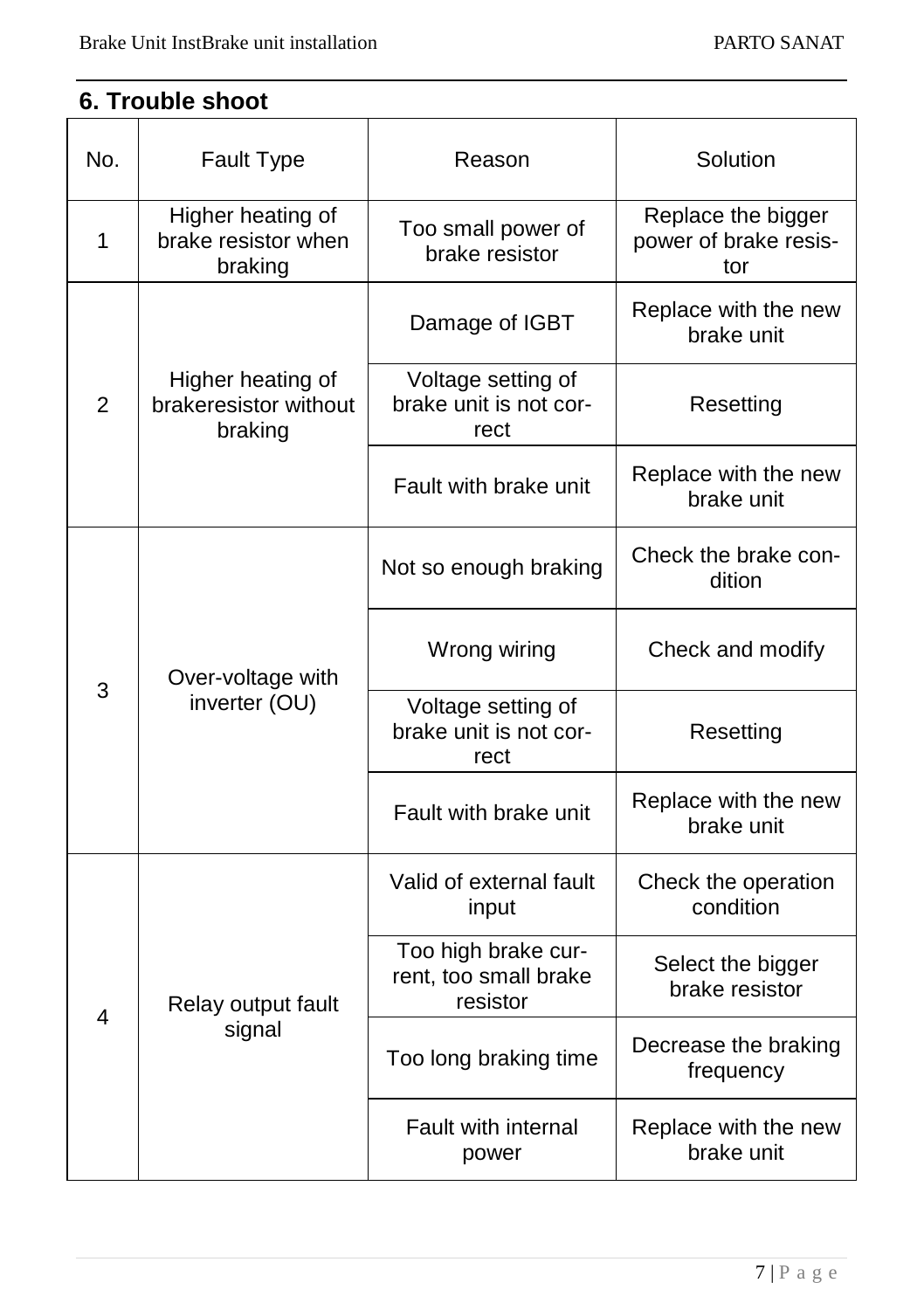## **7. Extension dimension**